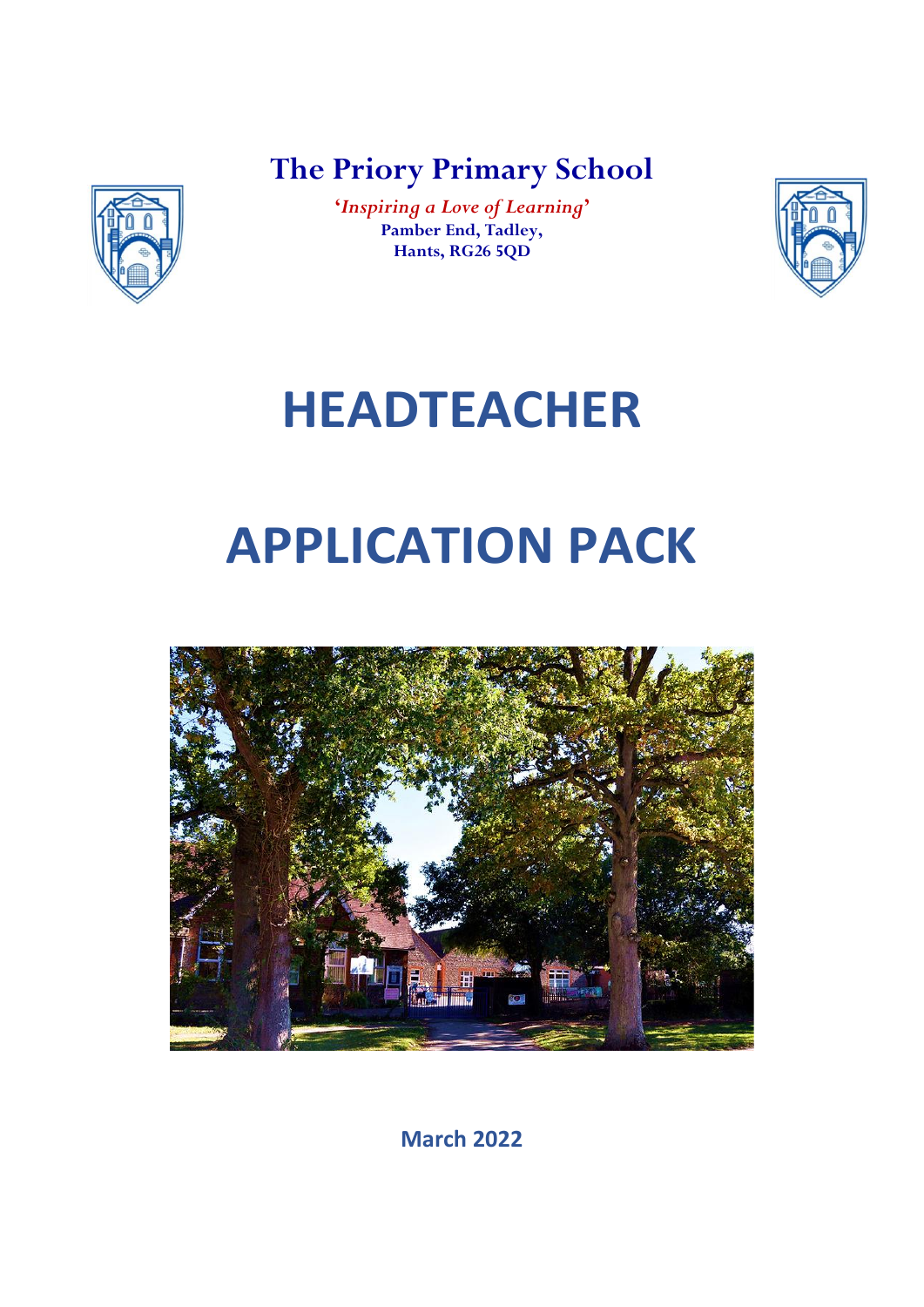# **Introduction**

Thank you for your interest in the post of Headteacher at The Priory School. You will hopefully find within the pack everything you need to make your application which we look forward to receiving.

We are seeking to appoint a confident, motivating, and inspiring team leader who will work with Senior Management to take the school through the next chapter by continuing to provide an exceptional education for the children and families within our local community.

Whilst you will find much of the required information in this pack or on our website, you may have further questions about the post. If so, please do contact Nickie Smith, our Clerk in order to arrange a visit, meet the staff and governors and observe the learning environment during the working day.

Thank you for your interest in our School.

**Mrs Prubie Sahota Chair of Governors**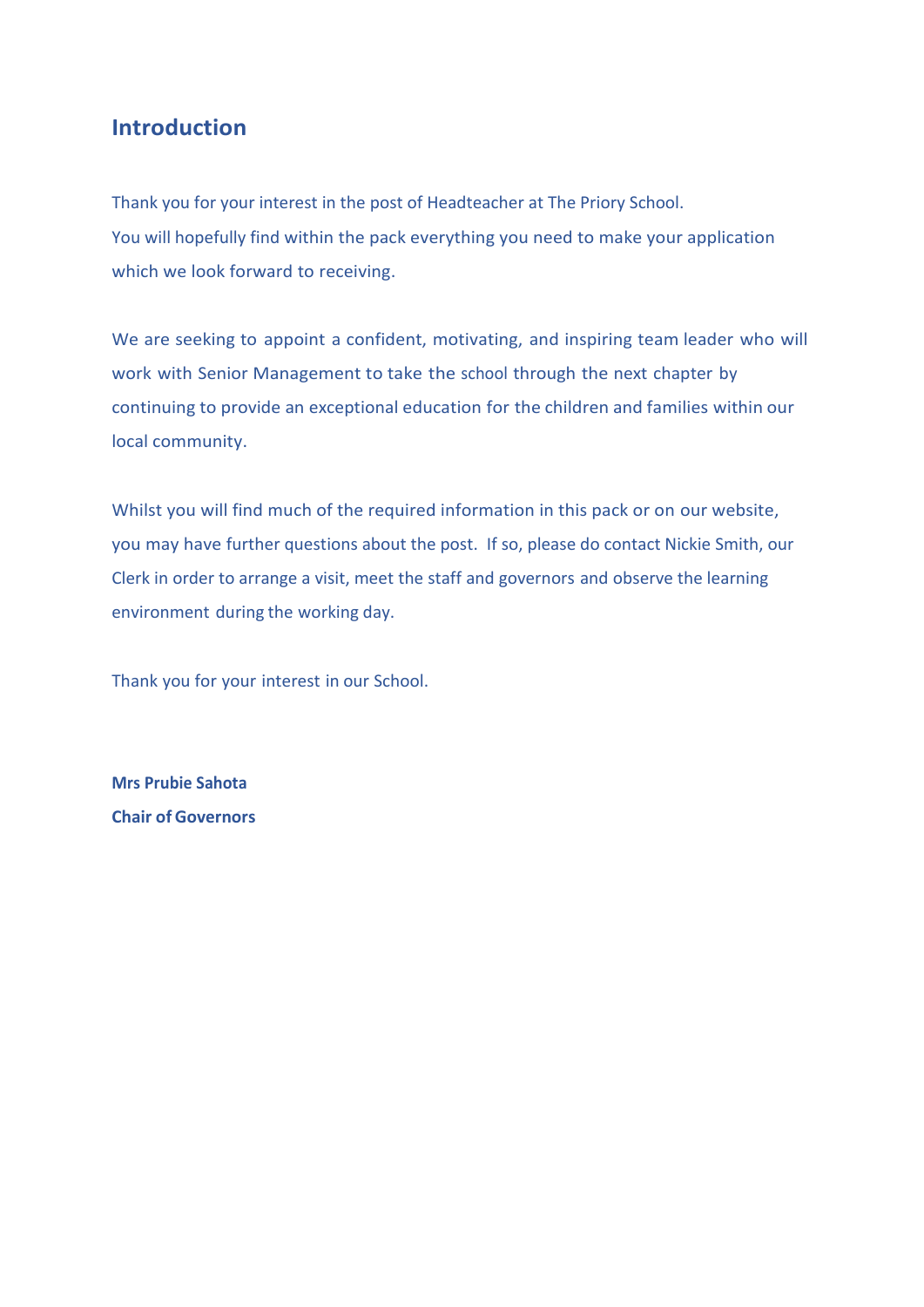#### **Overview**

The Priory School is a small independently minded Academy Primary School situated in the picturesque hamlet of Charter Alley, North Hampshire. The School serves a number of local villages within a rural catchment. There are currently 189 children in seven classes, projected to increase to 210 in the coming years. The children join the School in the year they become five with a variety of previous experiences. They leave at the age of 11 to progress to a variety of secondary Schools.

The School is proud of its Good Ofsted rating (2019), with Outstanding in personal development but we are always looking at ways to improve and to ensure that we drive towards anOutstanding status going forward.

The children are encouraged to learn in a variety of ways and there is a good balance between teaching and independent learning. We have made a recent significant investment in the new English curriculum, and new technology which has enhanced creativity in teaching and learning.

The School has five acres of playing fields as well as a playgrounds. We place importance on physical activity, and the children take part in a wide range of sports including football, athletics and tag rugby. There is an adventure trail at the front of the School to provide further physical challenge. Utilising its rural setting the School also has a greenhouse, a wildlife garden, maturing woodland and areas for quiet, sensory pursuit. There is a wellstocked, newly refurbished library, the School has its own 16 seater minibus, and has recently completed substantial improvement works.

The School is fully staffed with a strong team of committed and skilled staff. Our caring and committed team of professionals from support staff to the most senior teachers are awaiting your inspirational leadership.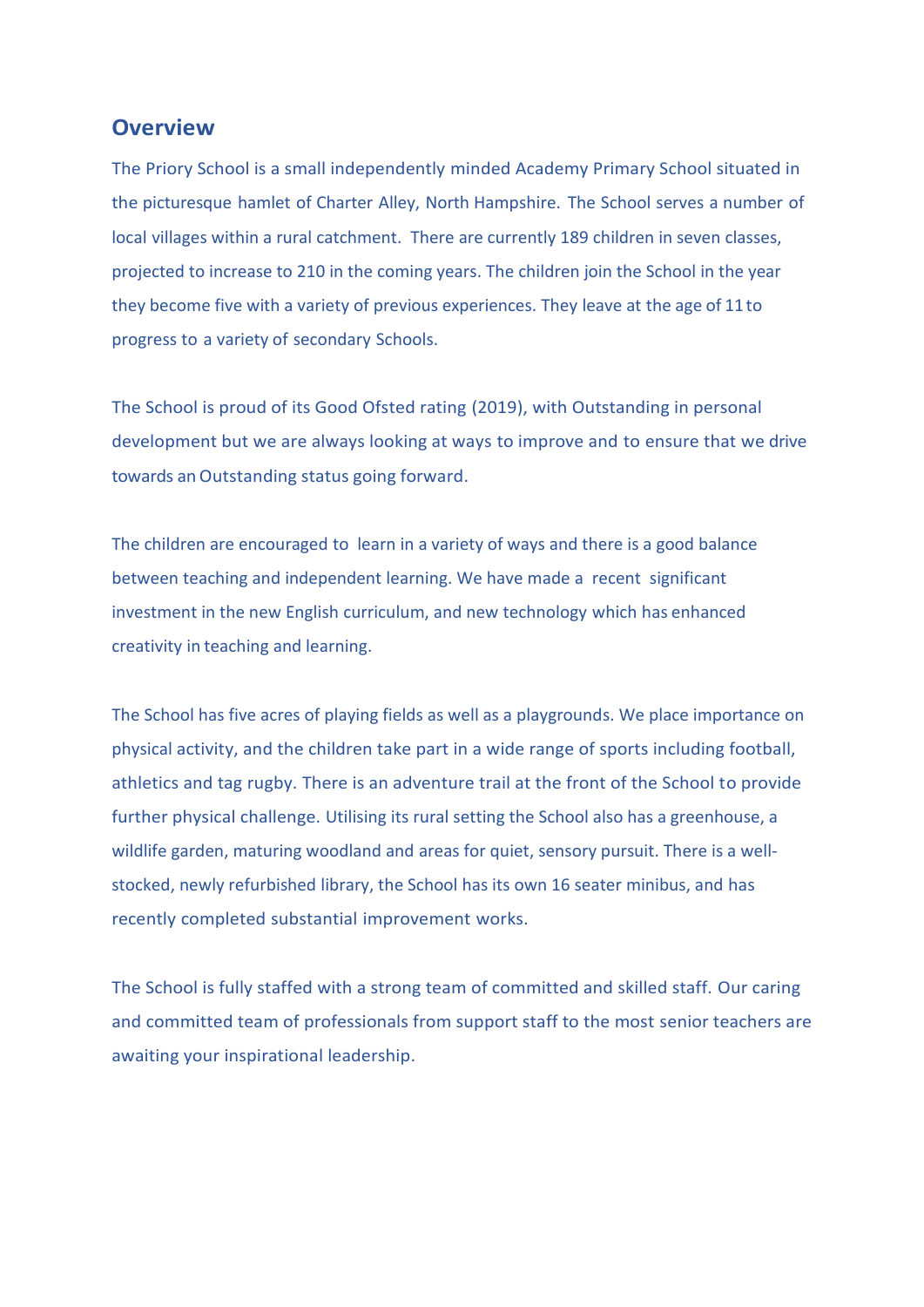# **Our Vision**

At the Priory Primary school our vision is to inspire our pupils with a love of learning. We believe learning is a life-long process and therefore as a school we work collaboratively to ensure all of our stakeholders are passionate about education and the learning process. Our school's core values include Respect, Honesty, Unity, Resilience and Positivity, all are intrinsic in our approach to teaching and learning and play a vital role in the life of the school. We are rightfully proud of the pastoral support that we offer at the Priory and each child, family and member of staff is a valued part of our school community.

The Priory children believe this is what makes their school special and important to them.

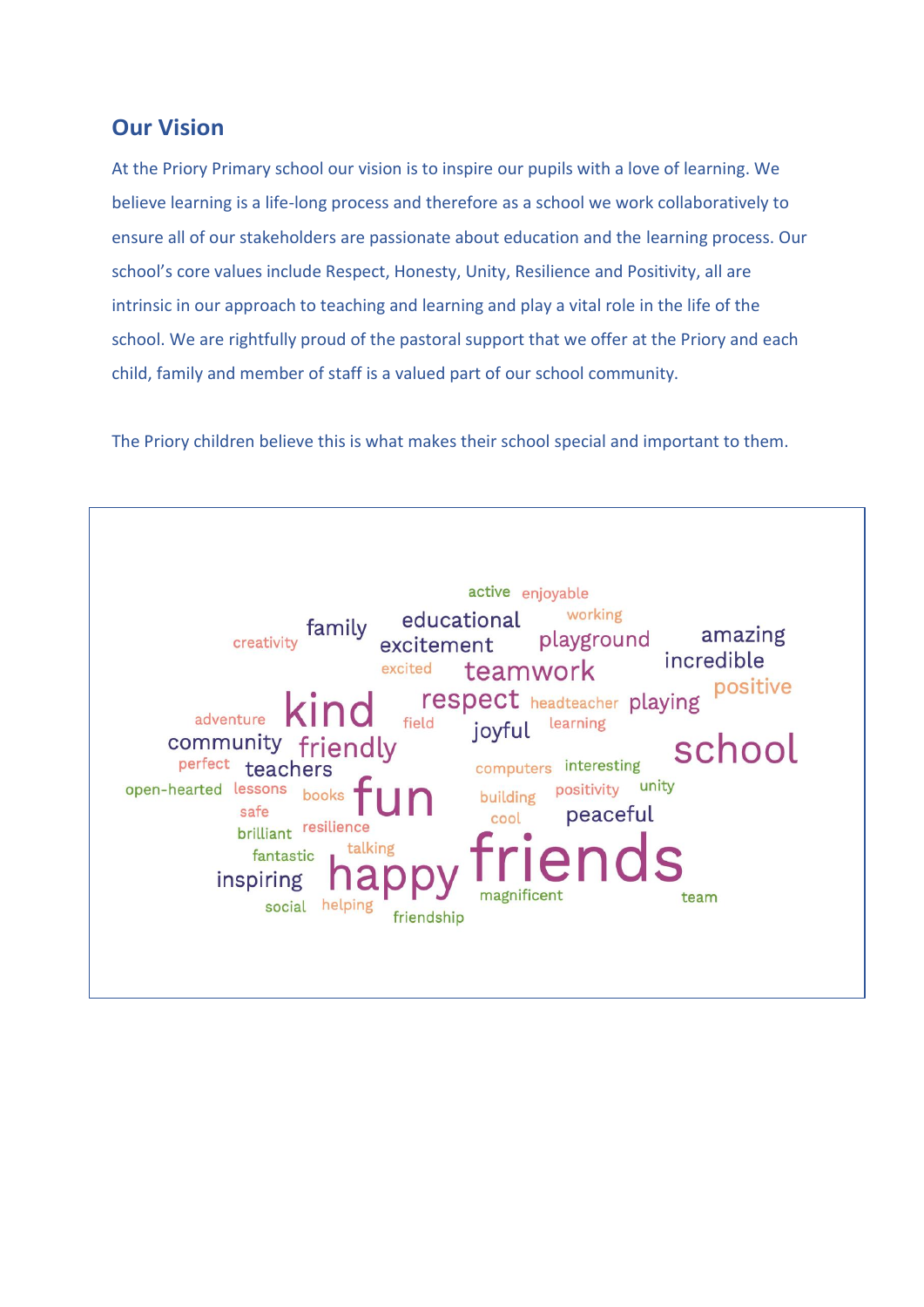#### **About the Position**

The Priory is fully committed to standards of excellence in all areas and puts as much emphasis on the social, emotional, spiritual and physical development of its children as it does on their academic achievements. We hope that all our children leave at the end of Year 6 rounded, confident, and ready for the next stage of their development.

It is essential that the appointed Head is conscientious, empathetic, a hands-on inspiring leader, who motivates the staff in the commitment of our drive for excellence in our vision for teaching and learning. We are looking for an excellent communicator and team player who can demonstrate these key aspects, as well as providing strong leadership in their work with children, staff, parents and the community. We are looking for an inventive leader who will have opportunities and challenges to work with our vision, with a strong steer in promoting inclusivity, and diversity.

The School is somewhat unusual in that it is a single academy trust and as a result the successful candidate will be ideally placed in a unique position in which to progress their career and the future direction of the School, with all the benefits that that brings. We are seeking to appoint an ambitious candidate who can demonstrate the impact of their leadership on pupils and staff and is passionate about teaching and learning. Being able to identify, support and develop talent is crucial and forms an important part of the role. You will have proven experience of being able to motive and inspire staff, be an excellent teaching practitioner and have experience of teaching in Key Stage 1 and 2 and/or the Early Years. You will have an in depth understanding of the curriculum and of the current educational agenda and the challenges this may present.

Candidates will have an understanding and appreciation of the financial pressure schools are currently facing nationwide, with the ability, alongside and supported by the governors, to continue to develop our short to medium term strategy to take the school forwards.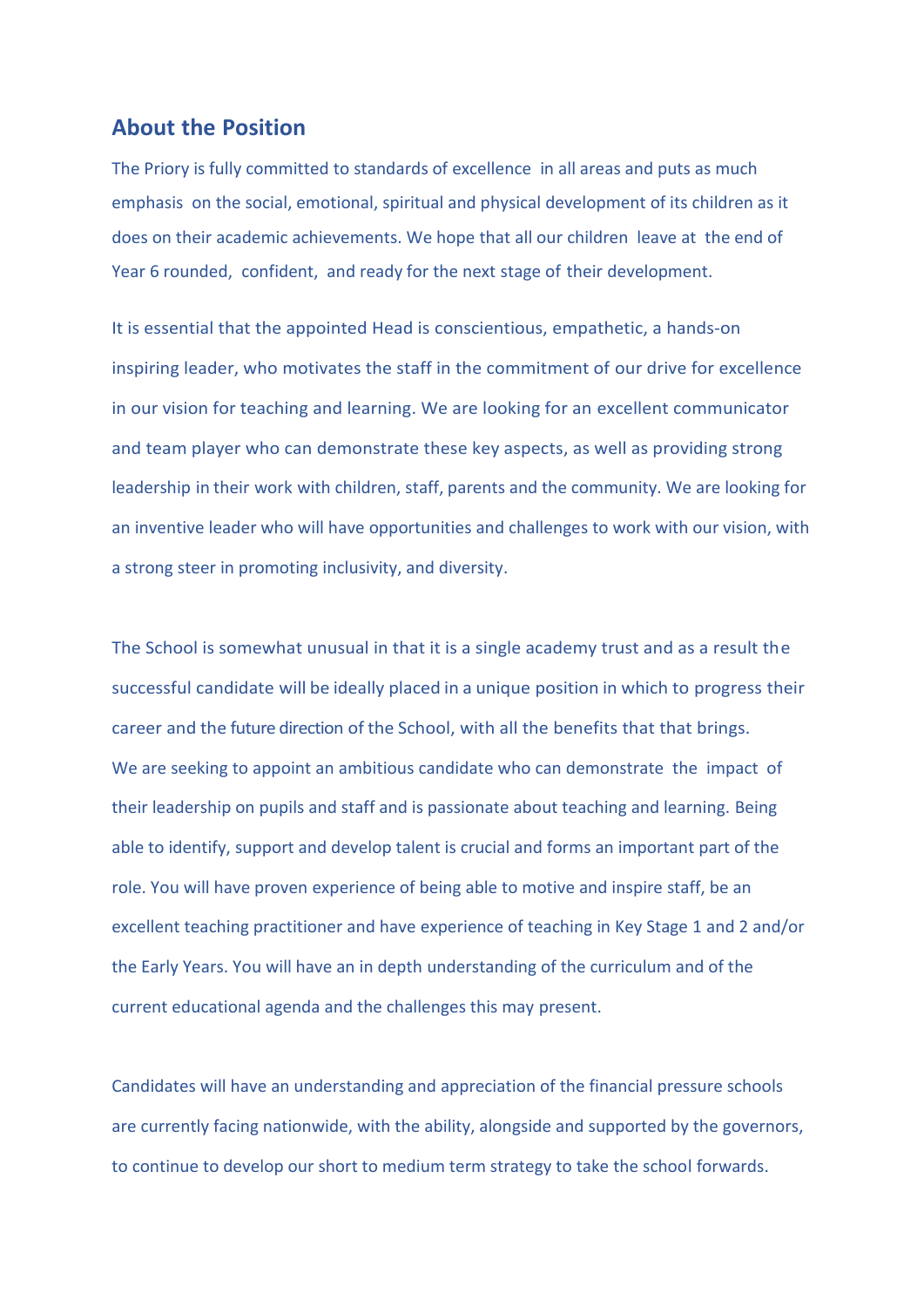# **How to Apply**

To apply please complete the standard application form and return it to:-

Nickie Smith- Clerk to Governors Email: **Hampshire.clerk@hotmail.com**

Or by Post to: Nickie Smith, Clerk to Governors, The Priory Primary School, Pamber End, Tadley, Hampshire RG26 5QD

Alongside your application form, please send a covering letter explaining how you meet the job description, person specification and the enclosed information about the role.

If you wish to arrange to visit the School or would like an informal discussion about the role, please contact Nickie Smith on Telephone: **07795 168347** and leave a message or Email: **[Hampshire.clerk@hotmail.com](mailto:Hampshire.clerk@hotmail.com)**

**Closing date for applications: Sunday 24 th April 2022 Shortlisting review: Wb 25 th April 2022 Interview Dates: 3 rd and 4 th May 2022**

The starting date is to be September 2022

*The Priory is committed to the safeguarding of children and young people. This post is* 

*subject to successful references and enhanced DBS check.*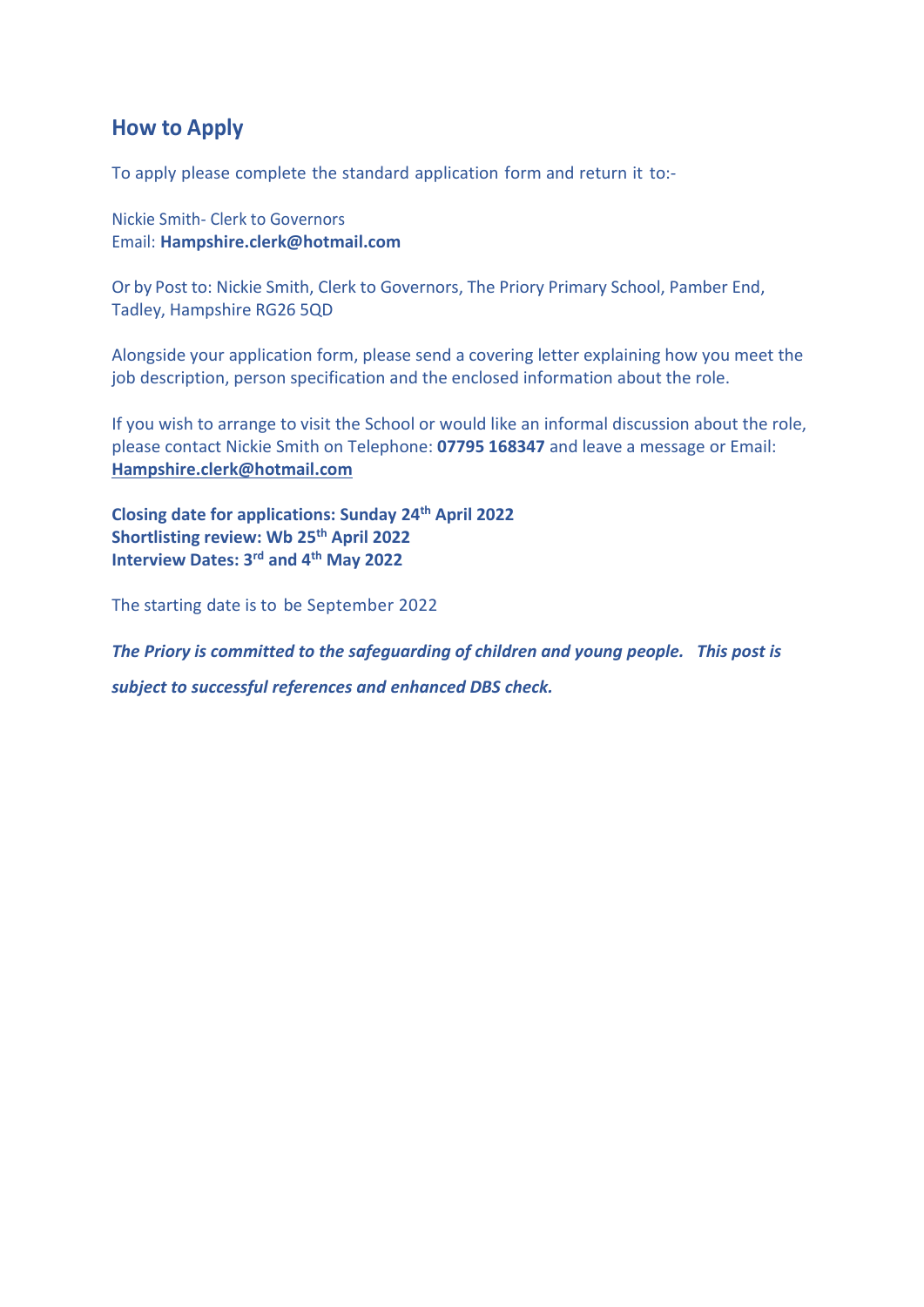# **Headteacher Job Description and Person Specification**

| <b>Post title:</b>     | <b>Headteacher</b>                                |
|------------------------|---------------------------------------------------|
| School:                | The Priory Primary School (Charter Alley)         |
| <b>Salary range:</b>   | Starting salary $L8 - L13$                        |
| <b>Responsible to:</b> | The Governors of The Priory Primary Academy Trust |

# **Job Description**

The Headteacher will establish and sustain the school's ethos and strategic direction together with the governing board and with the school community.

The Headteacher will take overall responsibility for the organisation, finances, management and conduct of the school in accordance with the Trust's Articles of Association and policies and in consultation with the Governing Body and its scheme of delegation.

The Headteacher will identify problems and barriers to school effectiveness, and develop strategies for school improvement that are realistic, timely and suited to the school's context and make sure these school improvement strategies are effectively implemented

The Headteacher will build positive and respectful relationships across the school community to build on the strong foundations that are in place in order to maintain and further improve all aspects of the school's standards and quality.

The Headteacher will ensure that they serve in the best interests of the school's pupils and uphold public trust in school leadership and maintain high standards of ethics, behaviour and professional conduct, ensuring equality,safety and respect will be reflected in all aspects of their work.

The Headteacher will fully understand the current legal requirements, local and national policies and guidance on safeguarding and the promotion of the wellbeing of children and young people and will ensure that allrequirements are met in full.

# **Duties and responsibilities**

#### **Strategic Direction and School Improvement**

- 1.1 Drawing on experience and best practice, work together with the Governing Body, Senior Management Team, staff and School community to build a strong strategic direction and on-going school development plan.
- 1.2 Maintain and further develop the school's ethos and provide educational vision and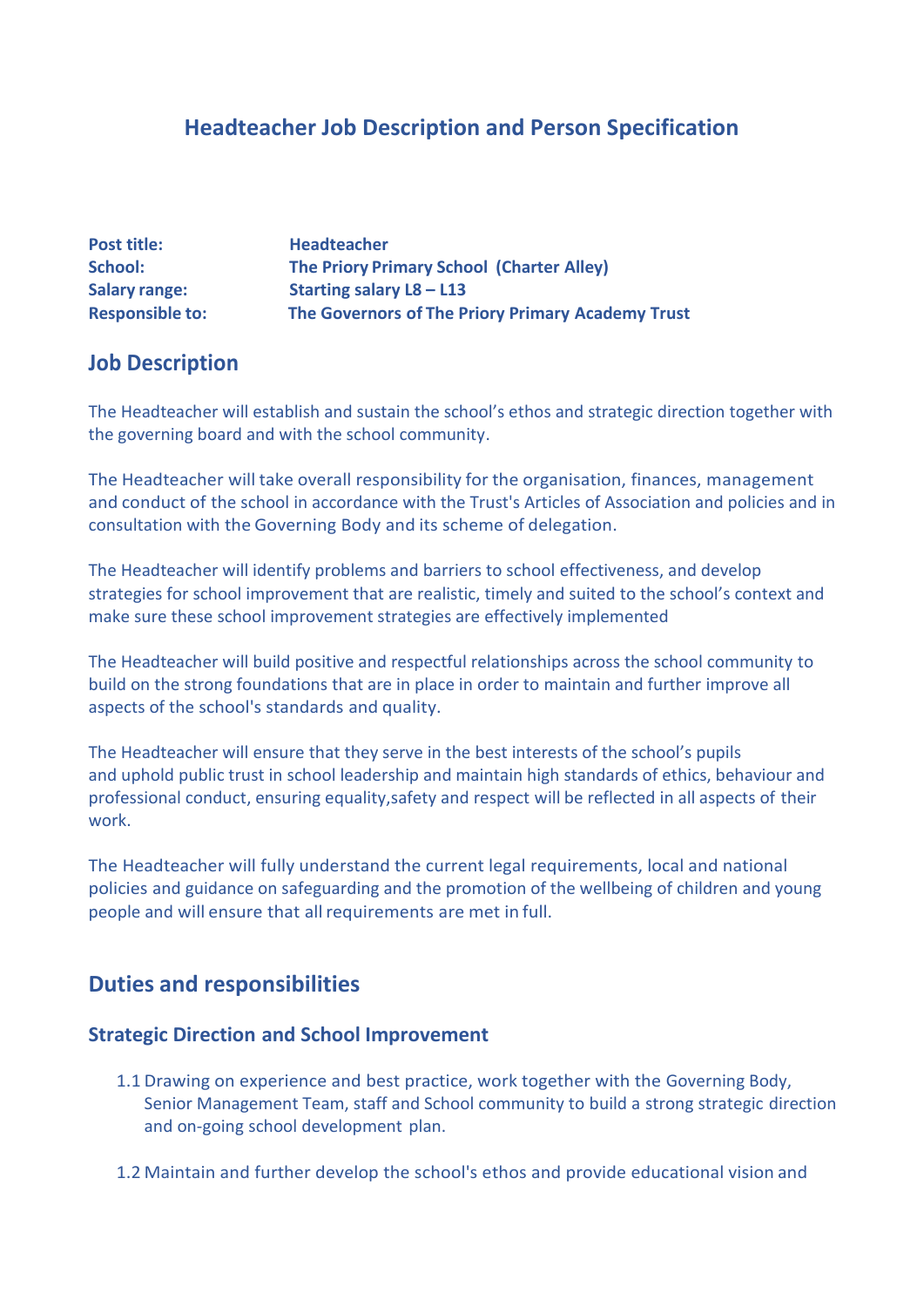direction for the school which secures:

- Effective teaching.
- Successful learning and outstanding pupil achievement.
- High standards in pupils' spiritual, moral, cultural, social and physical development, preparing them for life's opportunities and experiences.
- 1.3 Implement the school's development plan, including school Improvement, business and finance:
- Identifies priorities and targets that supports high standards enabling pupils to make progress and maximise achievement.
- Supports continuous improvement in teachers' effectiveness and secures continuing school improvement.
- Is underpinned by sound financial planning and business processes and systems.
- Using financial data and analysis, able to identify areas where costs are high relative to other similar schools and willing to confront financial challenges, recommend and implement change in order to develop a strategy with stronger finances going forwards.
- Articulates clear values and moral purpose for the leadership of the Priory Primary School, focused on providing a first class education to all of our pupils.
- Communicates compellingly the School's vision and drive, the strategic leadership, empowering all pupils and staff to excel.
	- 1.4 Ensure all those involved in the school are committed to its aims, are motivated to achieve them and involved in setting and meeting the long, medium and short term objectives and targets which will secure the educational success of the school.
	- 1.5 Ensure the management, finances, organisation and administration of the school support its vision and aims.
	- 1.6 Ensure policies and practices take account of national, local and school data and inspection and research findings and reflect best practice.
	- 1.7 Monitor, evaluate and review the effects of the school's policies, priorities and targets and take action as necessary.
	- 1.8 Promote and safeguard the welfare of children for whom the Governing Body is responsible, and those with whom the children come into contact.

#### **School Culture and Behaviour**

- 2.1 Create a culture where pupils experience a positive and enriching school life
- 2.2 Encourage inclusivity and diversity to enhance knowledge and celebrate equal opportunities
- 2.3 Uphold educational standards in order to prepare pupils from all backgrounds for their next phase of education and life
- 2.4 Ensure a culture of staff professionalism
- 2.5 Encourage high standards of behaviour from pupils, built on rules and routines that are understood by staff and pupils and clearly demonstrated by all adults in school
- 2.6 Use consistent and fair approaches to managing behaviour, in line with the school's behaviour policy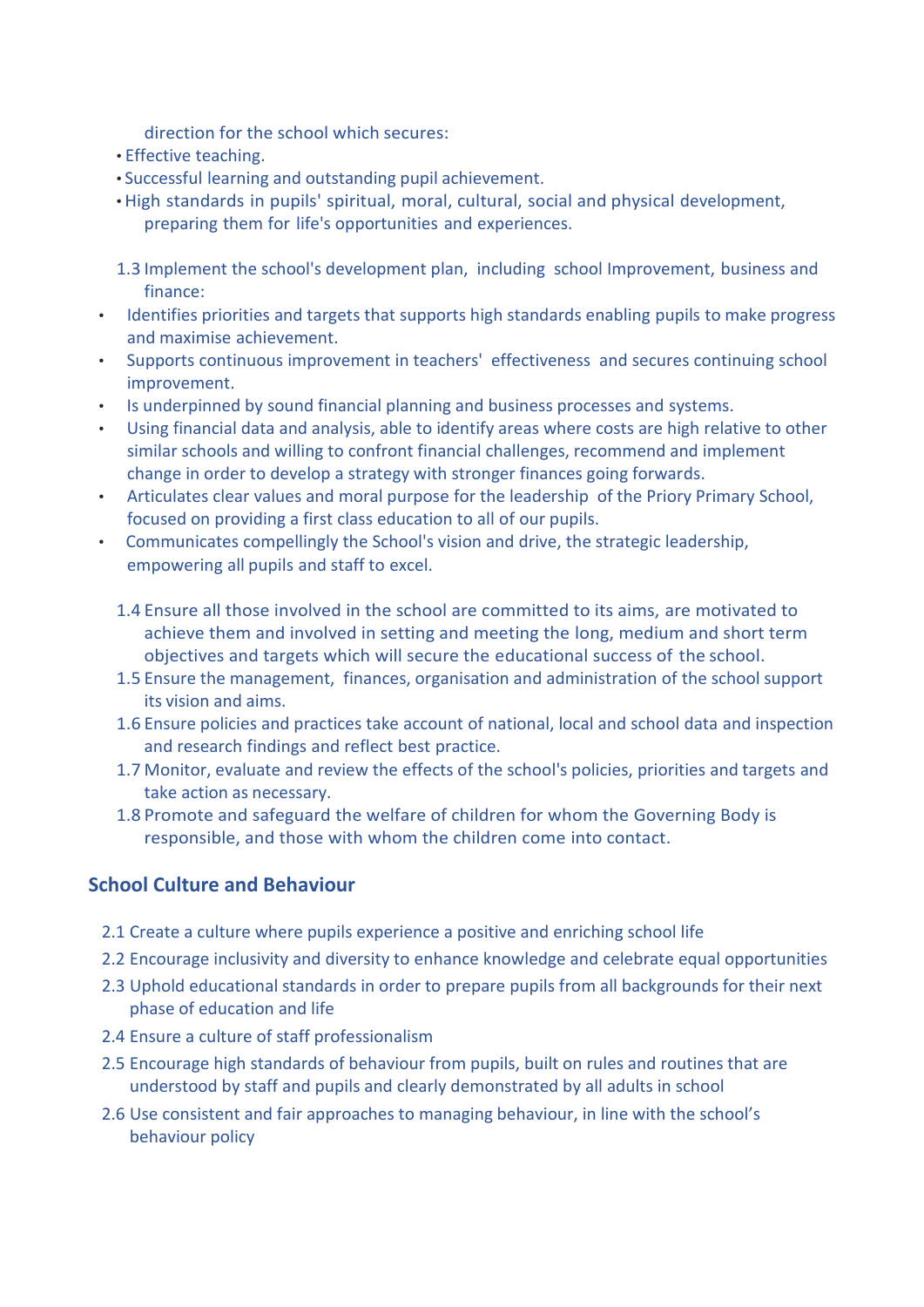# **Teaching, Learning, Curriculum and Assessment**

- 3.1 Work with the Governing Body and Senior Management Team to deliver effective teaching and learning throughout the school.
- 3.2 Use benchmarks and evidence based best practice to set targets for service delivery and improvement.
- 3.3 Create and maintain an environment which promotes and secures outstanding teaching, effective learning, and high standards of achievement, behaviour and a passion for learning.
- 3.4 Work with the Governing Body and Senior Management Team to determine, organise and implement the curriculum and its assessment; routinely monitoring and evaluating in order to identify and share good practice and act on areas for improvement.
- 3.5 Ensure effective teaching is evidenced across the full curriculum with a comprehensive programme of monitoring in place.
- 3.6 Monitor and evaluate the quality of teaching and standards of learning and achievement of all pupils across the school, including those with special needs in order to set and meet challenging, realistic targets for achievement.
- 3.7 Develop and maintain effective links with the wider educational and local community, including business and industry, to extend the curriculum and enhance teaching, learning and funding.
- 3.8 Maintain and further develop the school's effective partnership with parents/carers and the wider community to support and improve pupil's achievement, personal development and the closing of attainment gaps in specific groups.

# **Additional and Special Educational Needs (SEN) and Disabilities**

- 4.1 Promote a culture and practices that enables all pupils to access the curriculum
- 4.2 Have ambitious expectations for all pupils with SEN and disabilities
- 4.3 Make sure the school works effectively with parents, carers and professionals to identify additional needs and provide support and adaptation where appropriate
- 4.4 Make sure the school fulfils statutory duties regarding the **SEND Code of Practice**.

# **Leadership**

- 5.1 Maximise the contribution of staff to improving the quality of education provided and standards achieved and ensure effective working relationships are in place throughout the school.
- 5.2 Plan, allocate, support and evaluate the work of teams and individuals, ensuring clear delegation of tasks and devolution of responsibilities.
- 5.3 Implement and maintain effective systems for management of staff performance, incorporating appraisal and targets, ensuring those for classroom staff relate to pupil achievement.
- 5.4 Motivate and enable all staff to develop expertise in their respective roles through highquality continuous professional development.
- 5.5 Identify and nurture talent to enable effective leadership development and succession planning.
- 5.6 To be able to demonstrate and recognise outstanding practice within the school.
- 5.7 Ensure professional duties are fulfilled, as specified in the Terms and Conditions of Service of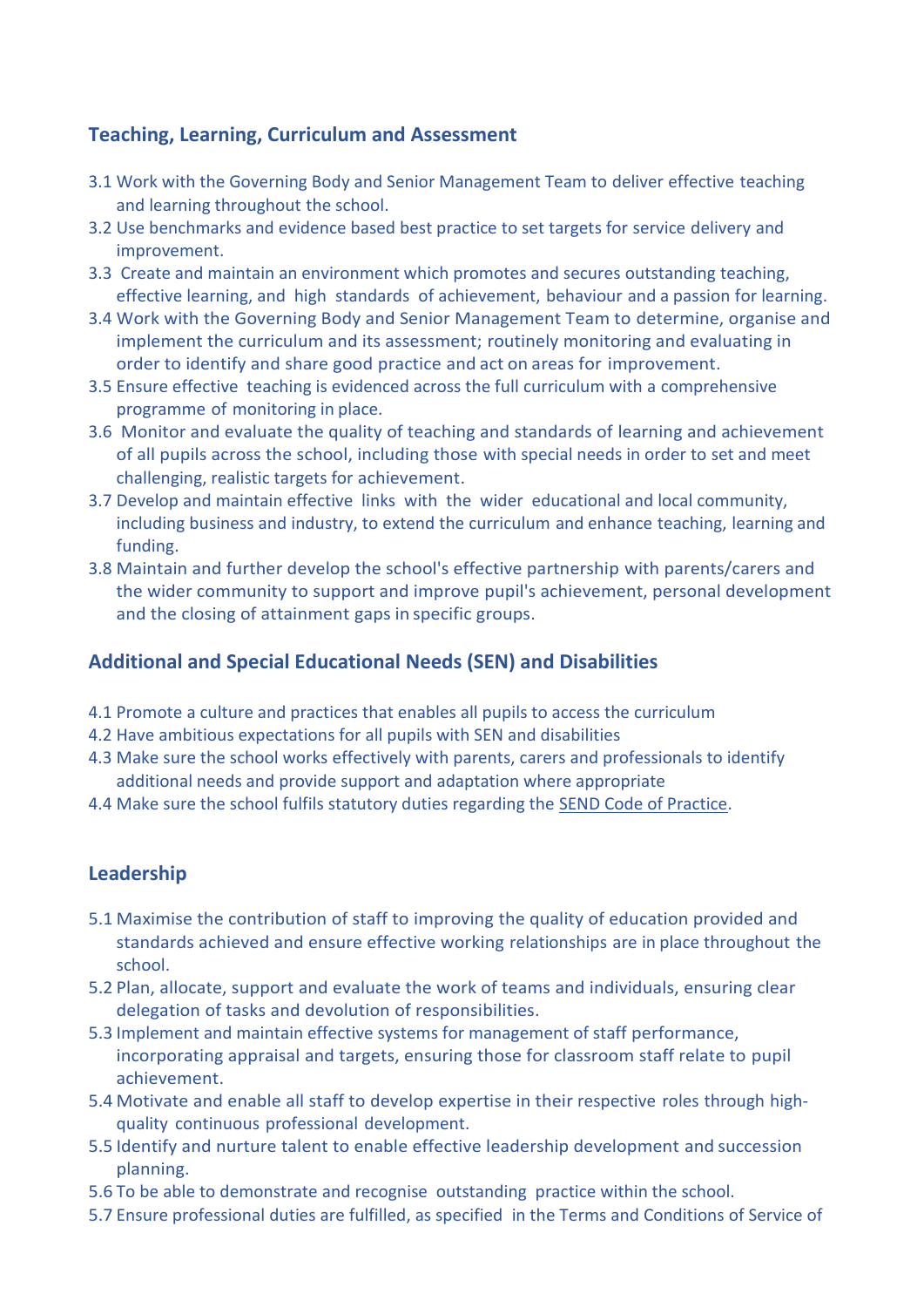Teachers, including those for the Headteacher.

- 5.8 Lead by example, demonstrate and ensure the continuous commitment by all staff to effectively safeguard the children in the care of the school safe, as part of duty of care.
- 5.9 Manage staff well with due attention to workload.

#### **Resource Management**

- 6.1 Work with the Governing Body and Senior Management Team to recruit staff of the highest quality, complying at all times with best and safer recruitment practice.
- 6.2 Work with the Senior Management Team to deploy all staff effectively in order to ensure the highest quality of education provided.
- 6.3 Set appropriate priorities for expenditure, allocating funds and ensuring effective administration and control in line with the school's budgeting.
- 6.4 Working closely with the School Business Manager and facilities manager to manage and organise accommodation efficiently and effectively to ensure the needs of the curriculum and health and safety regulations are met at all times.
- 6.5 Manage, monitor and review the range, quality, quantity and use of all available resources in order to maximise the quality of education and pupil achievement, ensuring at all times a focus on efficiency and value for money.
- 6.6 Ensure staff have access to appropriate, high standard professional development opportunities.
- 6.7 Seek training and continuing professional development to meet needs.

#### **Governance, accountability and working in partnership**

- 7.1 Provide accurate and honest information and objective advice andsupport to the Governing Body in meeting its responsibilities for securing effective teaching and learning, and the highest standards of achievement, efficiency and value for money.
- 7.2 Ensure the school operates as an organisation in which all staff recognise that they are accountable for its success and are clear as to how they contribute to this.
- 7.3 Present a coherent and accurate account of the school's performance in a form appropriate to a range of audiences, including the Governing Body, pupils, parents/carers, the local community, OFSTED and others.
- 7.4 Ensure pupils and parents/carers are well informed about the curriculum, attainment and progress and about the contribution they maketo the school's achievements.
- 7.5 Ensure accurate and up-to-date records are compiled, maintained and audited to satisfy legal, operational and strategic governance requirements including those relating to safeguarding.
- 7.6 Ensure the school effectively and efficiently operates within the required regulatory frameworks and meets all statutory duties
- 7.7 Work successfully with other schools and organisations

#### **Other duties andresponsibilities**

8.1 To work within the framework of national legislation and in accordance with the provisions of the School Teachers Pay and Conditions Document.

In addition the post is subject to compliance with: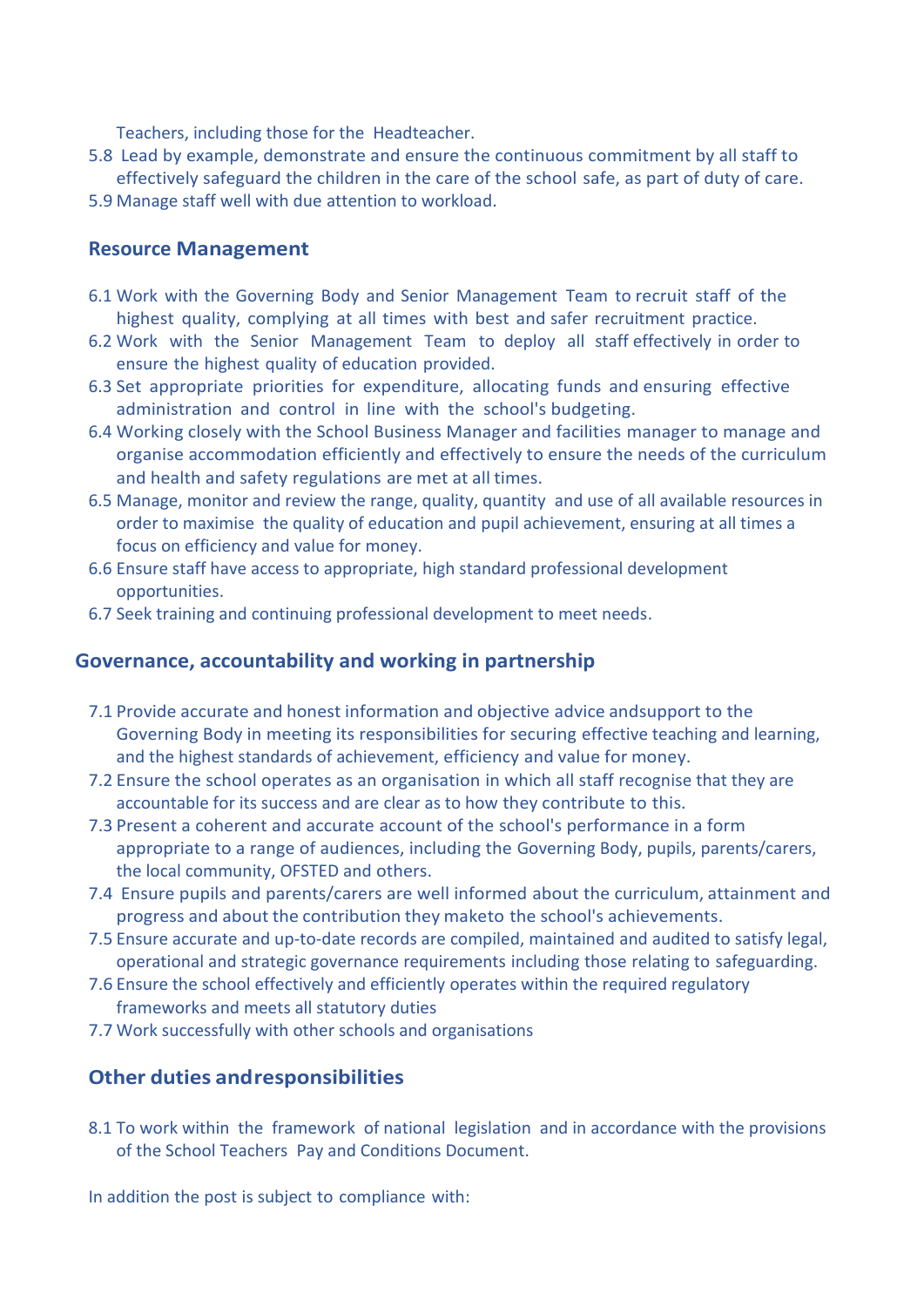- 8.2 School policies and guidelines on the curriculum and school organisation.
- 8.3 School policies and procedures on other matters.
- 8.4 Commitment to uphold the 7 principles of public life (the [Nolan principles\)](https://www.gov.uk/government/publications/the-7-principles-of-public-life) at all times
- 8.5 The Conditions of Service for School Teachers in England and Wales and with any locally agreed conditions of employment.
- 8.6 Common core of skills and knowledge for the children's workforce.
- 8.7 All teachers have a responsibility for providing and safeguarding the welfare of children and young person's s/he is responsible for or comes into contact with.
- 8.8 The duties and responsibilities detailed within this job description will be supplemented by the accountabilities, roles and responsibilities as set outwithin the School Teachers Pay and Conditions Document.

In addition:-

- 8.9 The Headteacher is accountable to the Governors and Trustees for the standards achieved and the conduct, management, finances and administration of the Academy, subject to any policies which the Department for Education and the Governors may make.
- 8.10 The duties outlined in this Job Description may be modified by the Governing Body to reflect or anticipate changes in the job commensurate with the salary.
- 8.11 This Job Description is not a comprehensive definition of the post; duties may vary within this framework in line with its general character and level of responsibility entailed. It should be read in conjunction with Section 2 of the prevailing School Teachers' Pay and Conditions Document.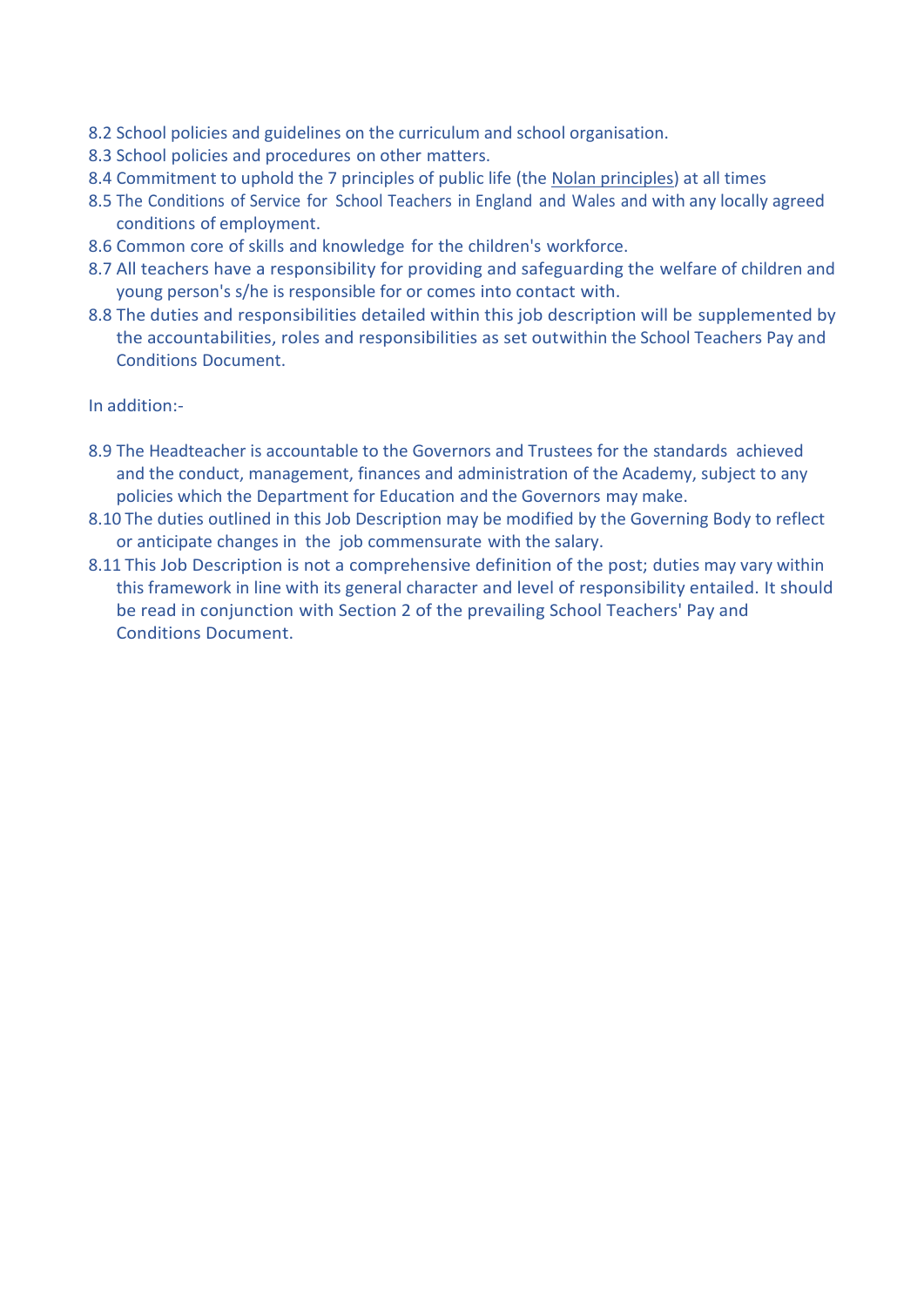# **Person Specification**

# **Assessed from:-**

# **1** = **Written Application 2** = **Interview Process 3** = **Documentary evidence**

|                                           | <b>Appointment Criteria</b>                                                                                                                                                                                                                                        | <b>Essential/ Assessed</b> |                   |
|-------------------------------------------|--------------------------------------------------------------------------------------------------------------------------------------------------------------------------------------------------------------------------------------------------------------------|----------------------------|-------------------|
|                                           |                                                                                                                                                                                                                                                                    | <b>Desirable</b>           | from              |
|                                           | <b>Qualifications and Training:</b>                                                                                                                                                                                                                                |                            |                   |
| $\triangleright$<br>$\blacktriangleright$ | ▶ Qualified Teacher Status<br>National Professional Qualification of Headship (NPQH)<br>Further qualification in a related area e.g. MEd, MA, MBA                                                                                                                  | Е<br>D<br>D                | 1,3<br>1,3<br>1,3 |
|                                           | <b>Experience:</b>                                                                                                                                                                                                                                                 |                            |                   |
|                                           | $\triangleright$ Successful leadership and management experience e.g. as a<br>Headteacher, Interim Headteacher or Deputy/Assistant/Acting<br>Headteacher.                                                                                                          | E                          | 1,3               |
|                                           | $\triangleright$ Evidence of managing or making a substantial contribution to the<br>effective management of change.                                                                                                                                               | E                          | 1,3               |
|                                           | > Evidence of successful implementation of strategies to improve<br>teaching and learning to raise the standards of achievement for<br>all pupils.                                                                                                                 | E                          | 1,2,3             |
|                                           | $\triangleright$ Evidence of effective teaching, assessment and target setting.<br>$\triangleright$ Involvement in school self-evaluation and development planning.                                                                                                | E.<br>E                    | 1,2,3<br>1,2,3    |
|                                           | $\triangleright$ Evidence of working with parents and the community as<br>partners in learning.                                                                                                                                                                    | E                          | 1,2               |
|                                           | $\triangleright$ Demonstrable experience of successful line management and staff<br>development.                                                                                                                                                                   | E                          | 1,2               |
|                                           | $\triangleright$ Experience of working in collaboration with other schools to realise<br>improvement and raise standards.                                                                                                                                          | E                          | 1,2               |
| $\blacktriangleright$                     | Experience of working effectively and in partnership with<br>Governors.                                                                                                                                                                                            | E                          | 1,2               |
|                                           | Experience of leading an academy.                                                                                                                                                                                                                                  | D                          | 1,2               |
|                                           | <b>Skills and Knowledge of:</b>                                                                                                                                                                                                                                    |                            |                   |
| $\blacktriangleright$                     | Developing further and implementing strategies for school<br>evaluation, and school improvement, including data analysis,<br>target setting, strategies for improving the quality of teaching and<br>learning for all pupils, effective monitoring and inspection. | E                          | 1,2               |
|                                           | Strategies to motivate and engage pupils to maximise learning<br>opportunities and outcomes.                                                                                                                                                                       | E                          | 1,2               |
|                                           | $\triangleright$ Proven knowledge of safeguarding and evidence of achieving a safe,<br>calm, secure and healthy school environment.                                                                                                                                | E                          | 1,2               |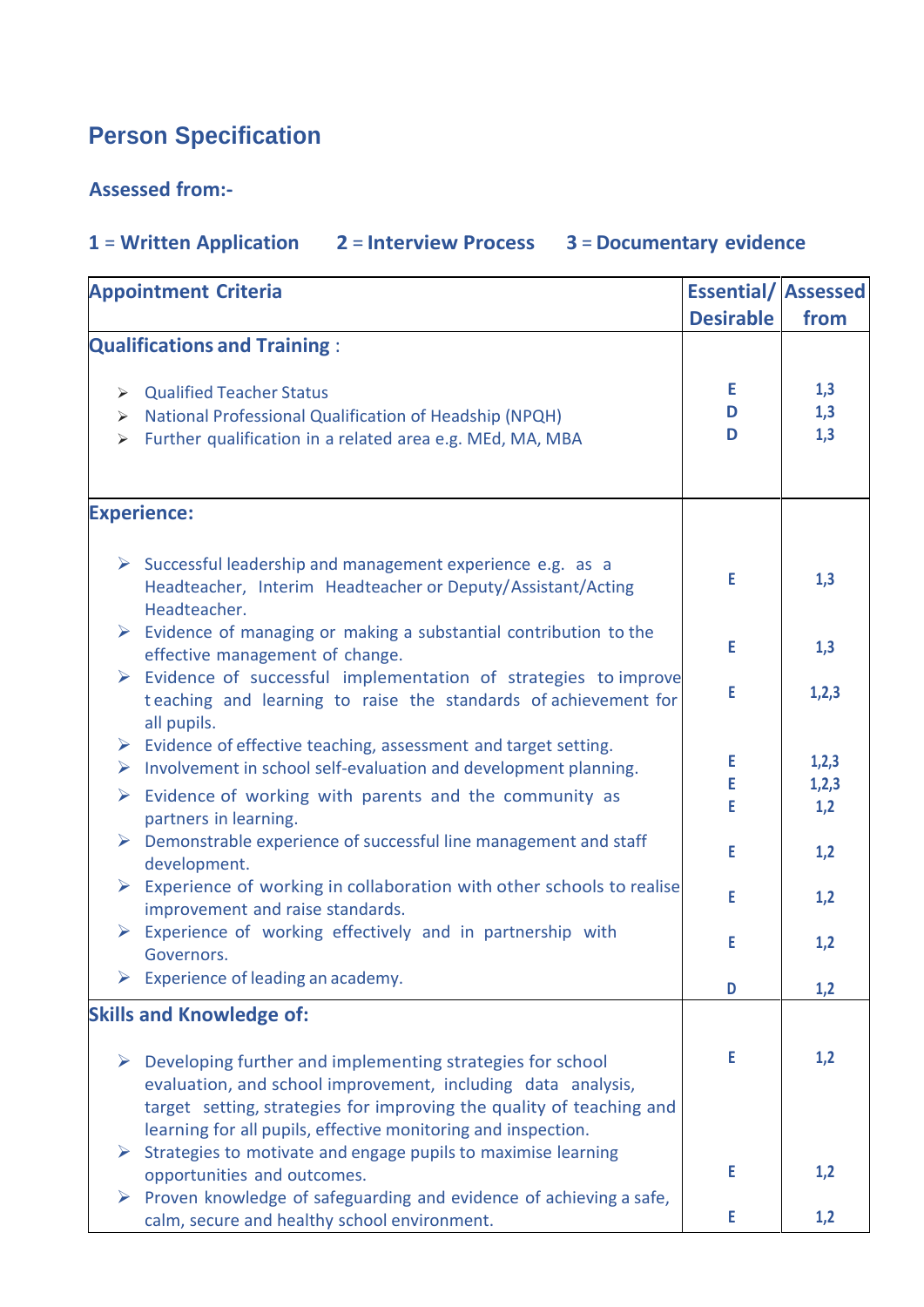|                       | $\triangleright$ Performance management, performance related pay and                 | E  | 1,2            |
|-----------------------|--------------------------------------------------------------------------------------|----|----------------|
|                       | managing effective professional development.                                         |    |                |
| $\blacktriangleright$ | Effective use of ICT to support teaching and learning.                               | E  | 1,2            |
|                       | $\triangleright$ How to promote inclusion, diversity and implement equal             | E. | 1,2            |
|                       | opportunities for all.                                                               |    |                |
| ➤                     | Management of pupils' behaviour and attitudes to learning and                        | E  | 1,2            |
|                       | the ability to put this into practice.                                               |    |                |
|                       | $\triangleright$ Engaging parents/carers in their children's learning and the work   | E  | 1,2            |
|                       | of the school.                                                                       |    |                |
| ➤                     | Strategic curriculum development.                                                    | E  | 1,2            |
|                       | $\triangleright$ Understanding of school finances and financial management           | Ε  | 1,2            |
| $\blacktriangleright$ | Effective communication and interpersonal skills                                     | E  | 1,2            |
| ➤                     | Ability to communicate a vision and inspire others                                   | Е  | 1.2            |
|                       | $\triangleright$ Ability to build effective working relationships                    | Ε  | 1,2            |
|                       | <b>Leadership Skills:</b>                                                            |    |                |
|                       |                                                                                      |    |                |
|                       |                                                                                      |    |                |
|                       | Evidence that can show candidates can:                                               | E  | 1,3            |
|                       | $\triangleright$ Demonstrate evidence of outstanding/successful teaching as a        |    |                |
|                       | Headteacher, Interim Headteacher, Deputy Headteacher or acting                       |    |                |
|                       | Headteacher with the ability to judge outstanding teaching in                        |    |                |
|                       | others.                                                                              |    |                |
|                       | $\triangleright$ Create and secure commitment to delivering a vision for the school  | E  | $\overline{2}$ |
|                       | in line with that of the Financial Handbook                                          |    |                |
|                       | $\triangleright$ Build upon current good practice by supporting and                  | E. | 1,2,3          |
|                       | developing effective teamwork across the whole school                                |    |                |
|                       | community.                                                                           |    |                |
| $\blacktriangleright$ | Initiate and manage change and improvement in pursuit of higher                      | E  | 1,2,3          |
|                       | standards and strategic objectives.                                                  |    |                |
| $\blacktriangleright$ | Prioritise, plan and organise their own work; direct, coordinate                     |    |                |
|                       |                                                                                      | Ε  | 1,2,3          |
|                       | and provide professional direction to the work of others.                            |    |                |
|                       | Delegate tasks and responsibilities as appropriate. Empower others                   | E  | 1,2            |
|                       | to carry vision forward.                                                             |    |                |
| ➤                     | Provide an inspiring role model for pupils and staff, creating an                    | E  | 1,2            |
|                       | environment where all can thrive.                                                    |    |                |
| ➤                     | Manage and motivate staff, in a happy and supportive working                         | E  |                |
|                       | environment, to achieve the highest standards in all aspects of                      |    | 1,2            |
|                       | school life within the resources available.                                          |    |                |
|                       | <b>Communication and Problem Solving:</b>                                            |    |                |
|                       |                                                                                      |    |                |
|                       | $\triangleright$ Evidence that shows candidates can:                                 |    |                |
|                       |                                                                                      |    |                |
|                       | $\triangleright$ Think creatively and imaginatively to anticipate and solve          | E. | 2              |
|                       | problems and identify opportunities for the school.                                  |    |                |
|                       | $\triangleright$ Use numerical and financial data with confidence and use it to make |    | 2,3            |
|                       | decisions based upon analysis and interpretation.                                    |    |                |
|                       |                                                                                      | Е  | 1,2            |
|                       | $\triangleright$ Demonstrate reasoned judgement in difficult circumstances.          |    |                |
| ➤                     | Deal sensitively with people with very different and demanding                       | Е  | 1,2,3          |
|                       | expectations, demonstrating an ability to avert and resolve                          |    |                |
|                       |                                                                                      |    |                |